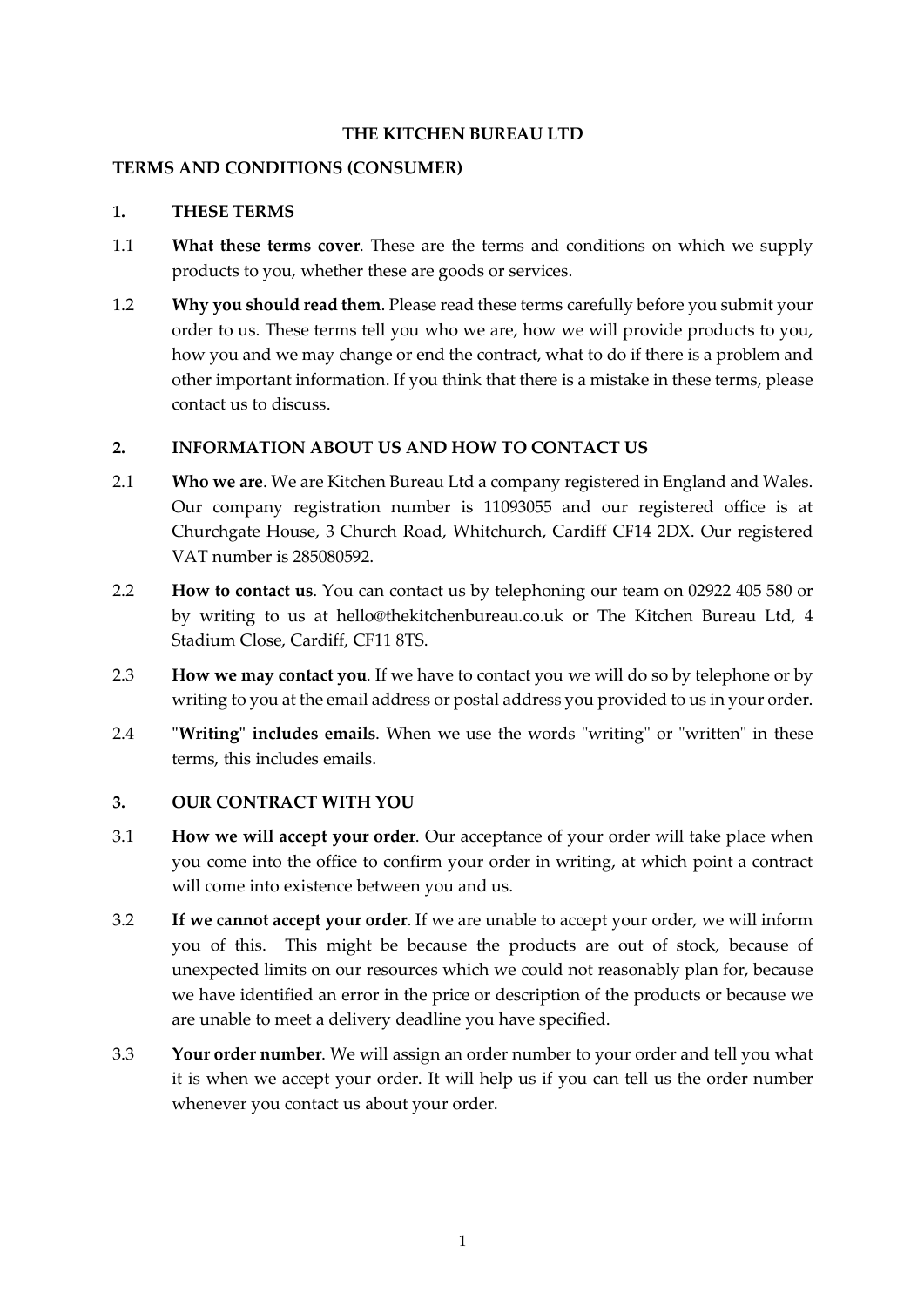3.4 **We only sell to the UK**. Our brochure and website are solely for the promotion of our products in the UK. Unfortunately, we do not accept orders from addresses outside the UK.

### **4. OUR PRODUCTS**

- 4.1 **Products may vary slightly from their pictures**. The images of the products in our brochure or on our website are for illustrative purposes only. Although we have made every effort to display the colours accurately, we cannot guarantee that a device's display of the colours accurately reflects the colour of the products. Your products may vary slightly from those images.
- 4.2 **Making sure your measurements are accurate**. If we are making bespoke products for you to measurements you have given us, you are responsible for ensuring that these measurements are correct.

# **5. YOUR RIGHTS TO MAKE CHANGES**

If you wish to make a change to the products you have ordered please contact us. We will let you know if the change is possible. If it is possible we will let you know about any changes to the price of the products, the timing of supply or anything else which would be necessary as a result of your requested change and ask you to confirm whether you wish to go ahead with the change.

## **6. OUR RIGHTS TO MAKE CHANGES**

**Minor changes to the products**. We may change the products to reflect changes in relevant laws and regulatory requirements and/or to implement minor technical adjustments and improvements. These changes will not affect your use of the products.

# **7. PROVIDING THE PRODUCTS AND SERVICES**

- 7.1 **Delivery costs**. Subject to clause 7.7, the costs of delivery of the products is free.
- 7.2 **When we will provide the products**. We will contact you to agree a delivery date for the products which will be within 6 weeks after the day on which we accept your order.
- **7.3 When we will provide the services**. We will also be providing services to you in the form of kitchen design (incorporating the products to be purchased from us) and the measurement of your premises where the products are to be fitted. We will begin to design your kitchen before the order is placed and measure your premises on the date agreed with you during the order process. **PLEASE NOTE: we do not install the products. If we should provide you with details of third parties who may install the products for you, these details are provided for your reference. We do not give any assurance or warranty as to the standard of service to be provided by such third parties. It is your responsibility to agree terms with these third parties and ensure that you are happy such terms which you have agreed.**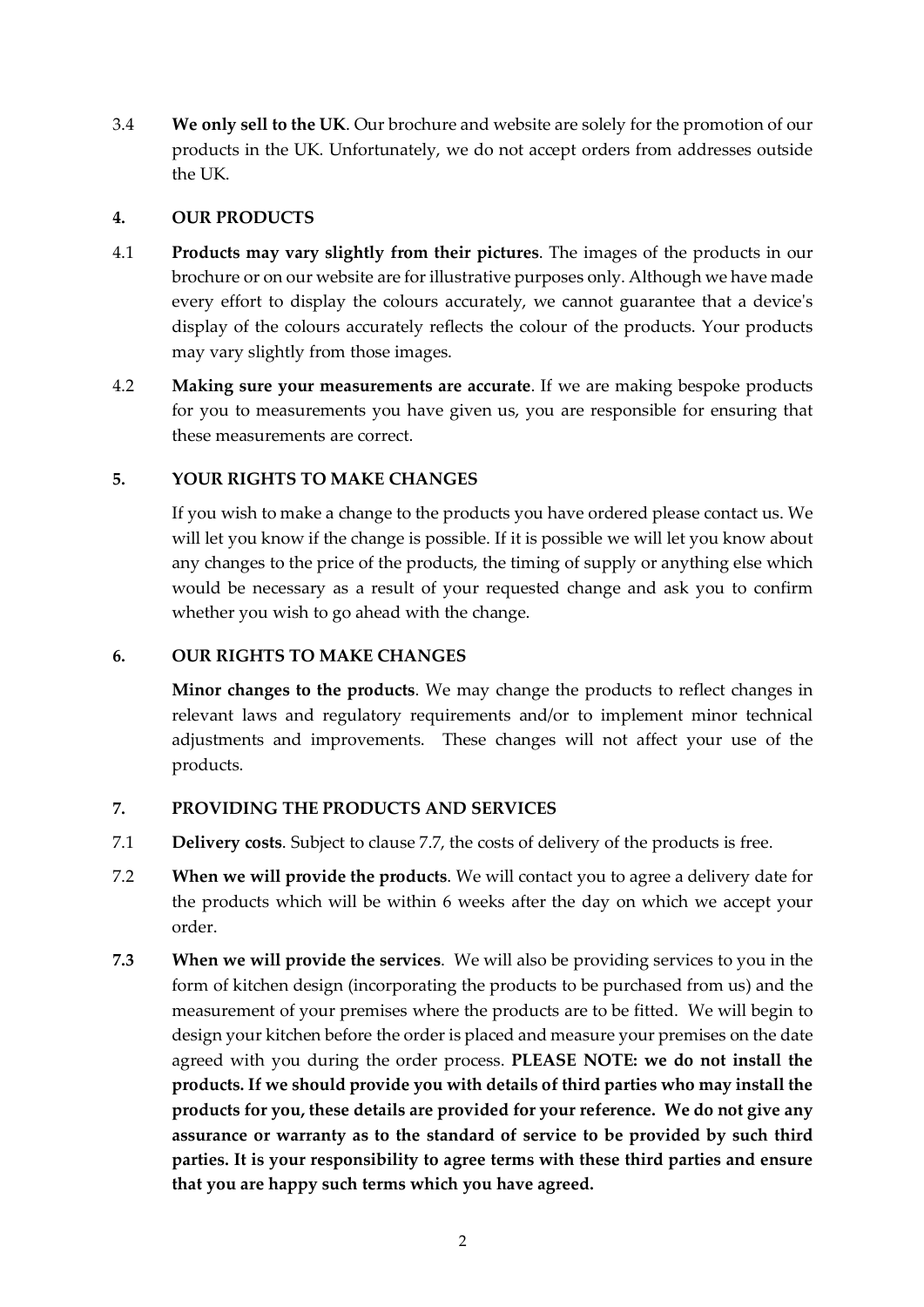- 7.4 **We are not responsible for delays outside our control**. If our supply of the products is delayed by an event outside our control then we will contact you as soon as possible to let you know and we will take steps to minimise the effect of the delay. Provided we do this we will not be liable for delays caused by the event, but if there is a risk of substantial delay you may contact us to end the contract and receive a refund for any products you have paid for but not received.
- 7.5 **Collection by you**. If you have specifically asked to collect the products from our premises, you can collect them from us at any time during our working hours of 9:00 am to 5:00 pm on weekdays (excluding public holidays) and Saturdays 10:00 am to 5:00 pm.
- 7.6 **If you are not at home when the products are delivered**. If no one is available at your address to take delivery, we will leave you a note informing you of how to rearrange delivery.
- 7.7 **If you do not re-arrange delivery**. If you do not collect the products from us as arranged or if, after a failed delivery to you, you do not re-arrange delivery or collect them from a delivery depot we will contact you for further instructions and may charge you for storage costs and any further delivery costs. If, despite our reasonable efforts, we are unable to contact you or re-arrange delivery or collection we may end the contract and clause 9.2 will apply.
- 7.8 **If you do not allow us access to provide services**. If you do not allow us access to your property to perform the services as set out in clause 7.3 as arranged (and you do not have a good reason for this) we may charge you additional costs incurred by us as a result. If, despite our reasonable efforts, we are unable to contact you or re-arrange access to your property we may end the contract and clause 9.2 will apply.
- 7.9 **When you become responsible for the products**. The products will be your responsibility from the time we deliver the products to the address you gave us or you or a carrier organised by you collect it from us.
- 7.10 **When you own goods**. You own the products once we have received payment in full.
- 7.11 **What will happen if you do not give required information to us**. We may need certain information from you so that we can supply the products to you. If so, this will have been stated in the description of the products in our brochure or on our website. We will contact you to ask for this information. If you do not give us this information within a reasonable time of us asking for it, or if you give us incomplete or incorrect information, we may either end the contract (and clause 9.2 will apply) or make an additional charge of a reasonable sum to compensate us for any extra work that is required as a result. We will not be responsible for supplying the products late or not supplying any part of them if this is caused by you not giving us the information we need within a reasonable time of us asking for it.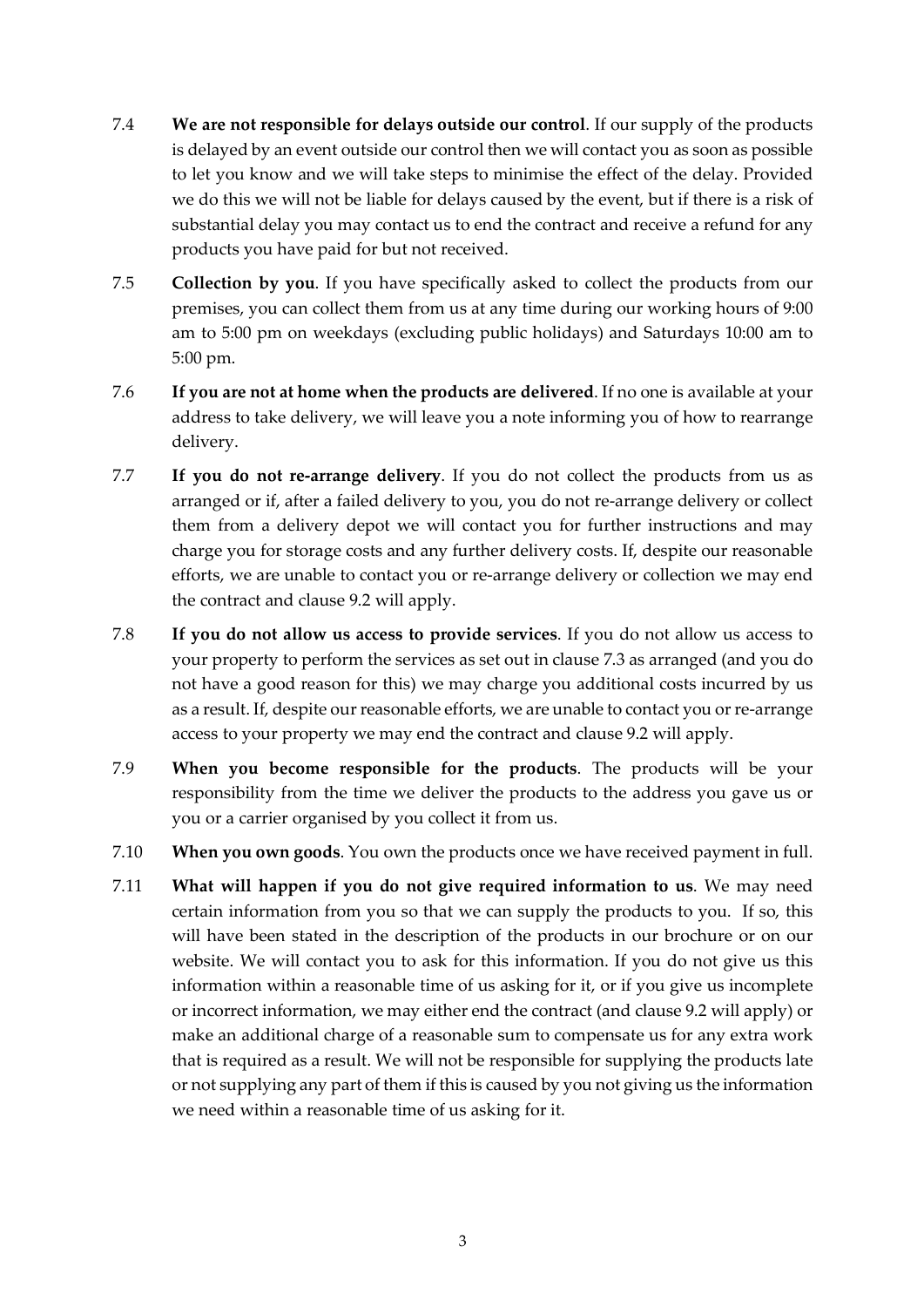# **8. YOUR RIGHTS TO END THE CONTRACT**

- 8.1 **You can always end the contract for the supply of a product before it has been completed**. You may contact us to end your contract for a product at any time before we have delivered it or completed supplying it and you have paid for it, but in some circumstances we may charge you for doing so, as described below. Of course, you always have rights where a product is faulty or mis-described (see clause 10, "If there is a problem with the products").
- 8.2 **What happens if you have a good reason for ending the contract**. If you are ending a contract for a reason set out at clauses 8.2.1 to 8.2.5 below the contract will end immediately and we will refund you in full for any products which have not been provided or have not been provided properly and you may also be entitled to further compensation. The reasons are:
	- 8.2.1 we have told you about an upcoming change to the products or these terms which you do not agree to;
	- 8.2.2 we have told you about an error in the price or description of the products you have ordered and you do not wish to proceed;
	- 8.2.3 there is a risk that supply of the products may be significantly delayed because of events outside our control;
	- 8.2.4 we have suspended supply of the products for technical reasons, or notify you we are going to suspend them for technical reasons, in each case for a period of more than 3 months; or
	- 8.2.5 you have a legal right to end the contract because of something we have done wrong.
- 8.3 **What happens if you end the contract without a good reason**. If you are not ending the contract for one of the reasons set out in clause 8.2, then the contract will end immediately and we will refund any sums paid by you for products not provided but we may deduct from that refund (or, if you have not made an advance payment charge you) such amount so as to cover the net costs which we will incur or have incurred as a result of your ending the contract.
- 8.4 **Returning products after ending the contract**. If you end the contract after products have been dispatched to you and (because we cannot recall them) they are delivered to you, you must return them to us. If you are ending the contract because we have told you of an upcoming change to the products or these terms, an error in pricing or description, a delay in delivery due to events outside our control or because you are exercising your legal rights to end the contract because of something we have done wrong then we will pay the costs of return. In all other circumstances you must pay the costs of return.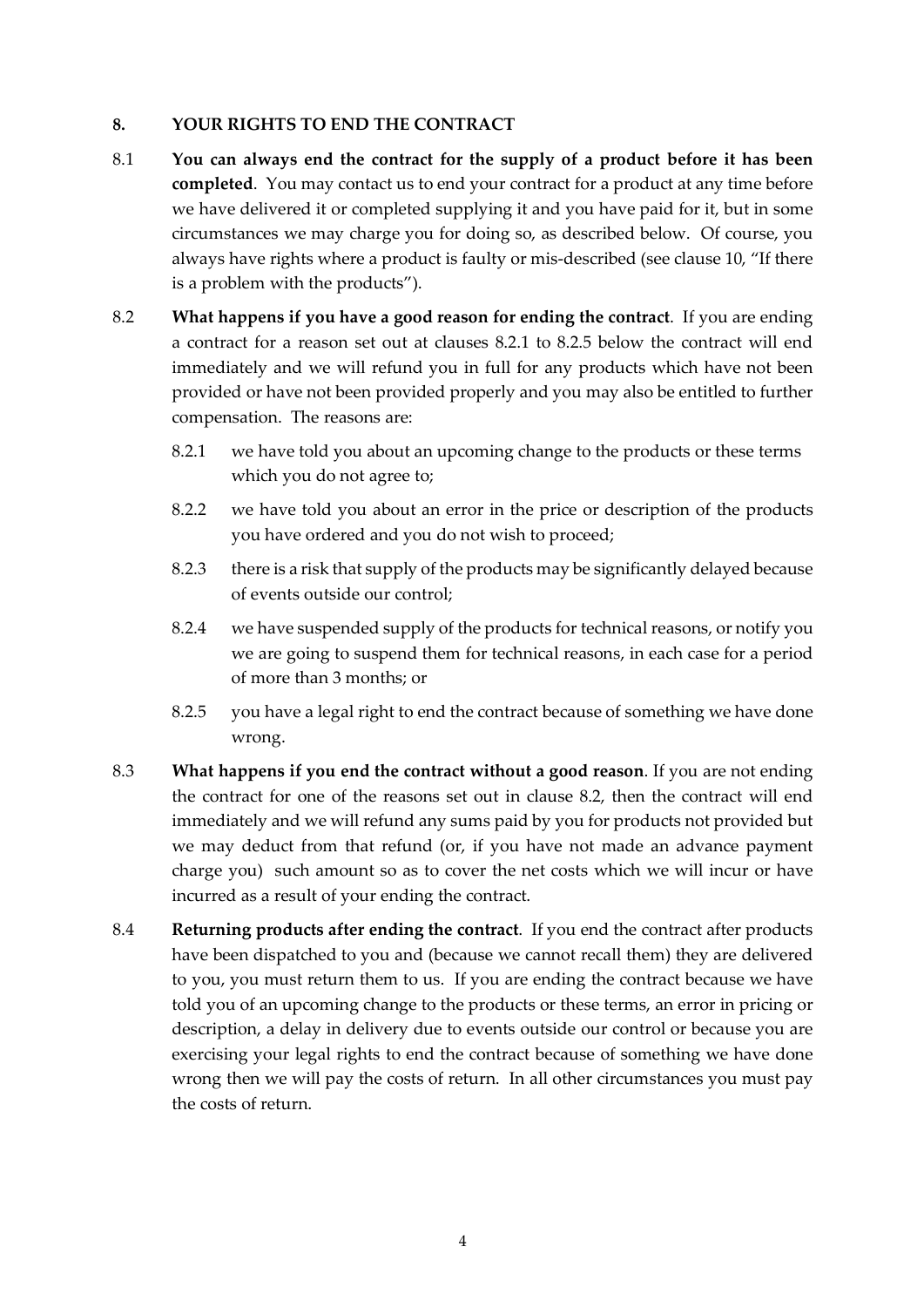## **9. OUR RIGHTS TO END THE CONTRACT**

- 9.1 **We may end the contract if you break it**. We may end the contract for a product at any time by writing to you if:
	- 9.1.1 you do not make any payment to us when it is due and you still do not make payment within 14 days of us reminding you that payment is due;
	- 9.1.2 you do not, within a reasonable time of us asking for it, provide us with information that is necessary for us to provide the products, for example, any specification required for any bespoke goods you wish to order from us;
	- 9.1.3 you do not, within a reasonable time, allow us to deliver the products to you or collect them from us;
	- 9.1.4 you do not, within a reasonable time, allow us access to your premises to supply the services referred to in clause 7.3; or
	- 9.1.5 OTHER CIRCUMSTANCES.
- 9.2 **You must compensate us if you break the contract**. If we end the contract in the situations set out in clause 9.1 we will refund any money you have paid in advance for products we have not provided but we may charge or deduct reasonable compensation for the net costs which we have incurred or will incur as a result of your breaking the contract.
- 9.3 **We may withdraw the product**. We may write to you to let you know that we are going to stop providing the products. We will let you know at least 3 months in advance of our stopping the supply of the products and will refund any sums you have paid in advance for products which will not be provided.

# **10. IF THERE IS A PROBLEM WITH THE PRODUCT**

- 10.1 **How to tell us about problems**. If you have any questions or complaints about the products, please contact us. You can telephone our team on 02922 405 580 or write to us at THE KITCHEN BUREAU, UNIT 4 STADIUM CLOSE, CARDIFF, CF11 8TS or hello@thekitchenbureau.co.uk Alternatively, please speak to one of our staff in-store.
- 10.2 **Summary of your legal rights.** We are under a legal duty to supply products that are in conformity with this contract. Nothing in these terms will affect your legal rights.
- 10.3 **Your obligation to return rejected products**. If you wish to exercise your legal rights to reject products you must either return them to us, post them back to us or (if they are not suitable for posting) allow us to collect them from you. We will pay the costs of postage or collection.

### **11. PRICE AND PAYMENT**

11.1 **Where to find the price for the product**. The price for the product (which includes VAT) will be the prices set out in the order. We take all reasonable care to ensure that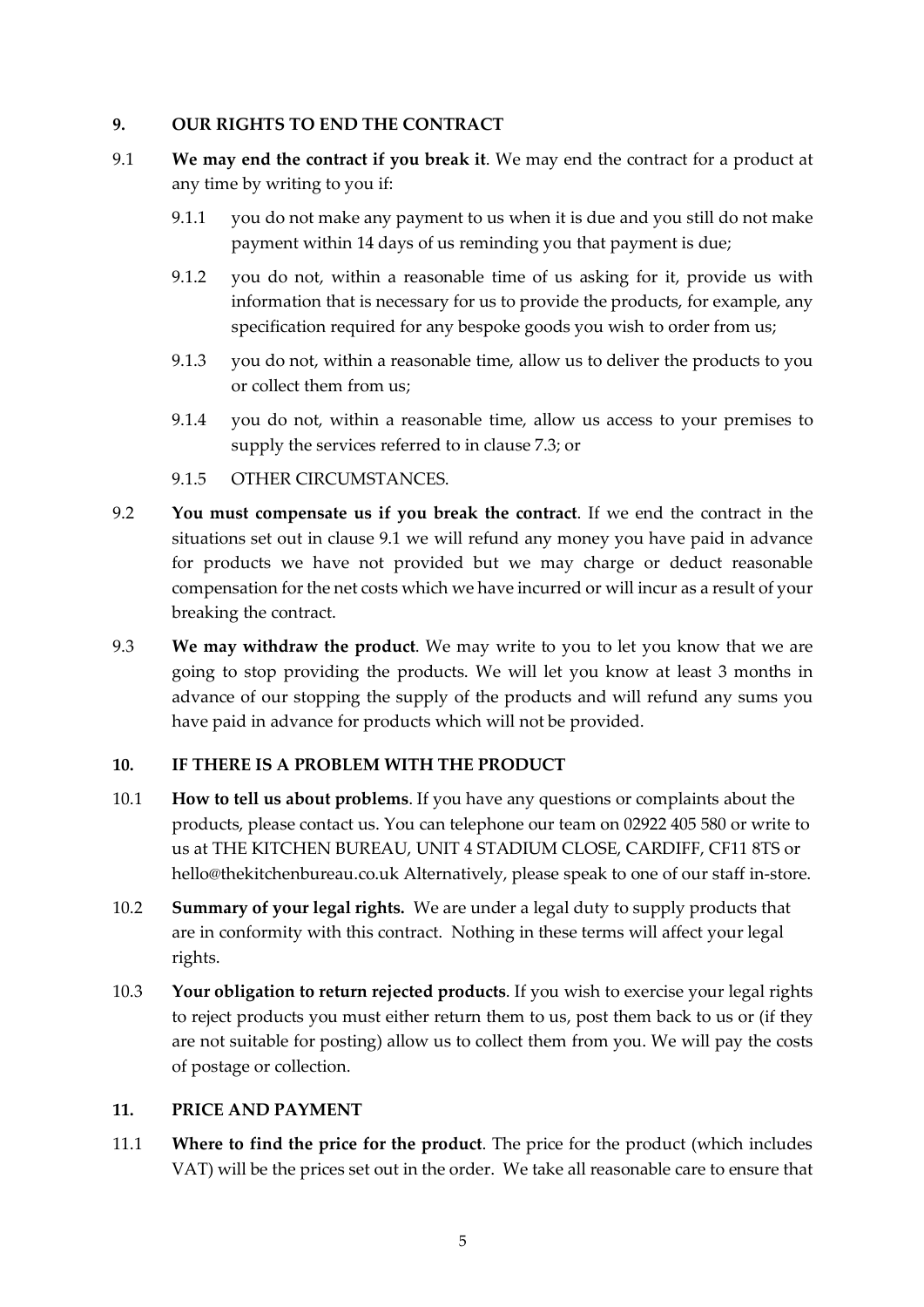the prices of the products advised to you is correct. However please see clause 11.3 for what happens if we discover an error in the price of the product you order.

- 11.2 **We will pass on changes in the rate of VAT**. If the rate of VAT changes between your order date and the date we supply the product, we will adjust the rate of VAT that you pay, unless you have already paid for the products in full before the change in the rate of VAT takes effect.
- 11.3 **What happens if we got the price wrong**. It is always possible that, despite our best efforts, some of the products we sell may be incorrectly priced. We will normally check prices before accepting your order so that, where the product's correct price at your order date is less than our stated price at your order date, we will charge the lower amount. If the product's correct price at your order date is higher than the price stated to you, we will contact you for your instructions before we accept your order.
- 11.4 **When you must pay and how you must pay**. We accept payment with most major credit/debit cards or by cheque.
	- 11.4.1 You must pay for the goods before we dispatch them.
	- 11.4.2 You must make an advance payment of 50%]of the price of the products on the date of your order and the balance of the price in full and in cleared funds 7 days before the date due for delivery of the products as we have notified to you.
- 11.5 **What to do if you think an invoice is wrong**. If you think an invoice is wrong please contact us promptly to let us know. You will not have to pay any interest until the dispute is resolved. Once the dispute is resolved we will charge you interest on correctly invoiced sums from the original due date.

# **12. OUR RESPONSIBILITY FOR LOSS OR DAMAGE SUFFERED BY YOU IF YOU ARE A CONSUMER**

- 12.1 **We are responsible to you for foreseeable loss and damage caused by us**. If we fail to comply with these terms, we are responsible for loss or damage you suffer that is a foreseeable result of our breaking this contract or our failing to use reasonable care and skill. Loss or damage is foreseeable if either it is obvious that it will happen or if, at the time the contract was made, both we and you knew it might happen, for example, if you discussed it with us during the sales process.
- 12.2 **We do not exclude or limit in any way our liability to you where it would be unlawful to do so**. This includes liability for death or personal injury caused by our negligence or the negligence of our employees, agents or subcontractors; for fraud or fraudulent misrepresentation; for breach of your legal rights in relation to the products and for defective products under the Consumer Protection Act 1987.
- 12.3 **When we are liable for damage to your property**. If we are providing services in your property, we will make good any damage to your property caused by us while doing